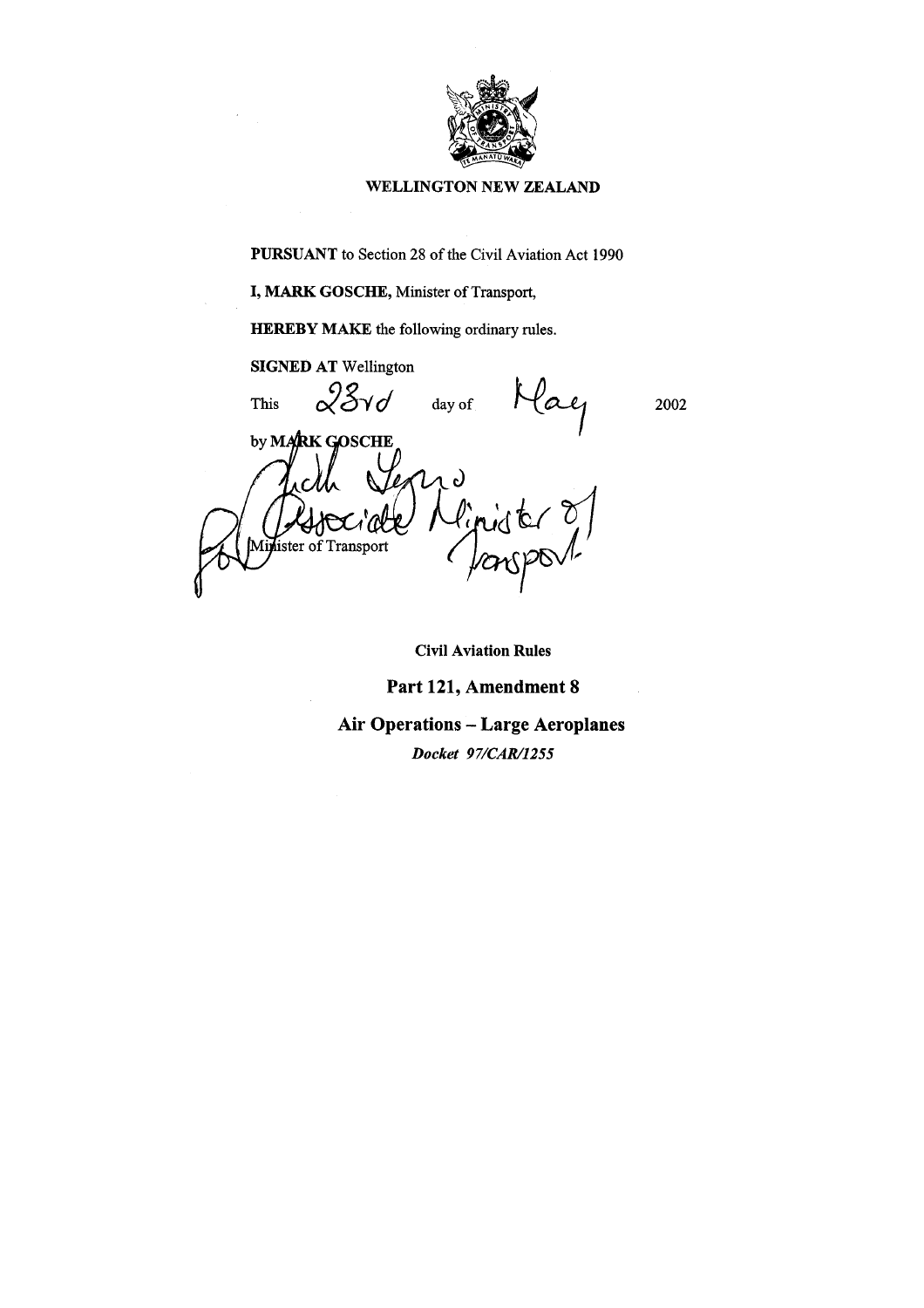# **Contents**

#### Part 121 Amendments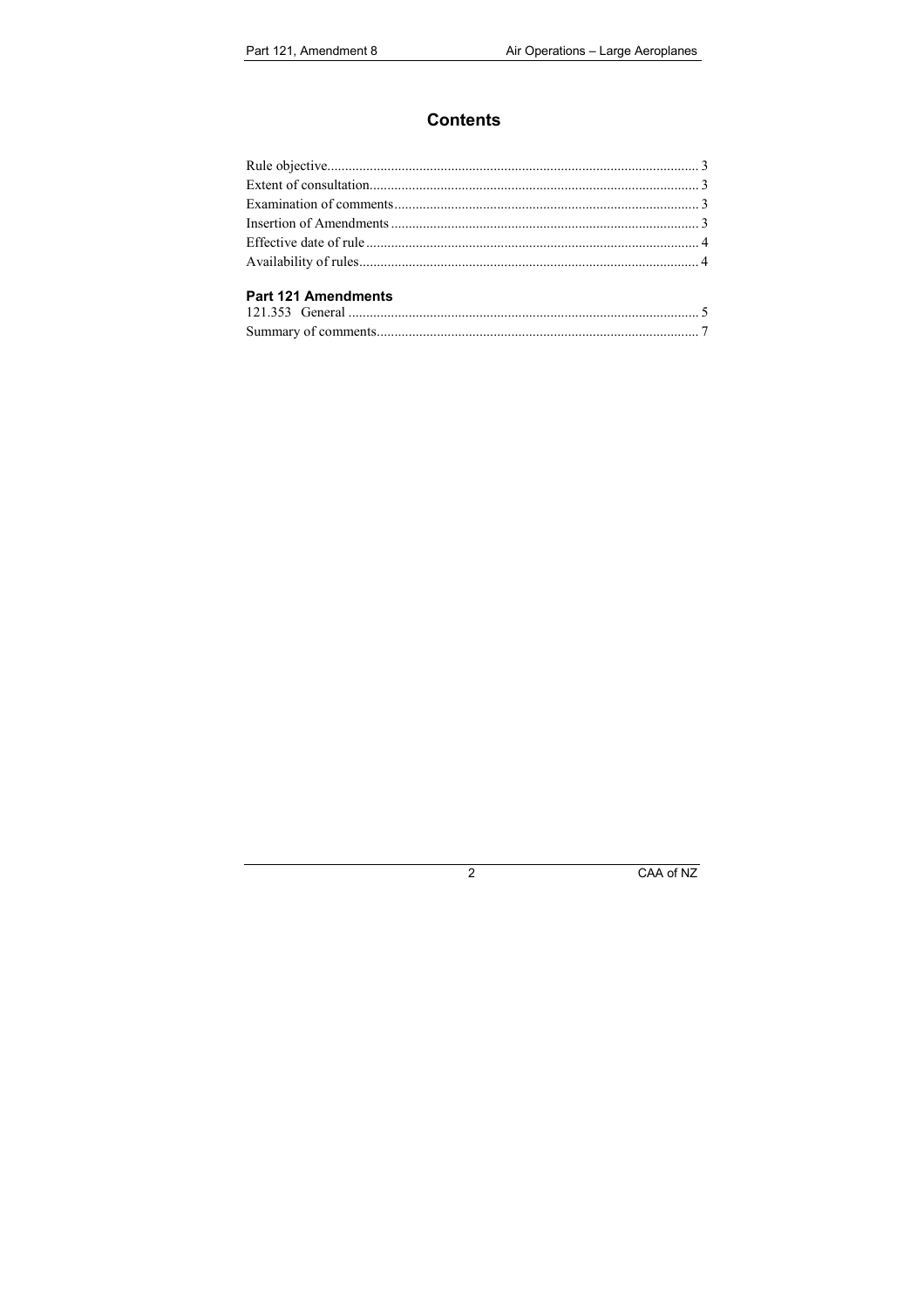# **Rule objective**

The objective of amendment 8 to Part 121 is to bring into force changes regarding carriage of firearms and automatic ELT that result from amendment 7 to Part 91.

# **Extent of consultation**

A Notice of Proposed Rulemaking 98-1 containing the amendment proposals was issued under Docket 97/CAR/1255 on 11 March 1998.

The publication of this NPRM was advertised in the daily newspapers in the five main provincial centres on 11 March 1998 and in the Gazette on 12 March 1998. The NPRM was published on the CAA web site and mailed to identified stakeholders including representative organisations who were considered likely to have an interest in the proposal.

A period of 36 days was allowed for comment on the proposed rule. Additional consultation on certain issues took place after the 36 day period with certain aviation industry members as well as with members of the CAA Industry Rules Advisory Group (CIRAG) executive. Pursuant to section 34 (1)(d) of the Act, the Environmental Risk Management Authority was consulted on 21 August 2001 in respect of the rules relating to the carriage and discharge of firearms on aircraft.

The submissions and verbal comments were considered and where appropriate the proposed rule was amended to take account of the comments made.

The amendment was then referred to and signed by the Minister of Transport.

# **Examination of comments**

Comments may be examined by application to the Docket Clerk at Aviation House between 8:30 am and 4:30 pm on weekdays, except statutory holidays.

# **Insertion of Amendments**

The amendments to the rules in this Part are reflected by the revocation of existing rules and insertion of a new rule.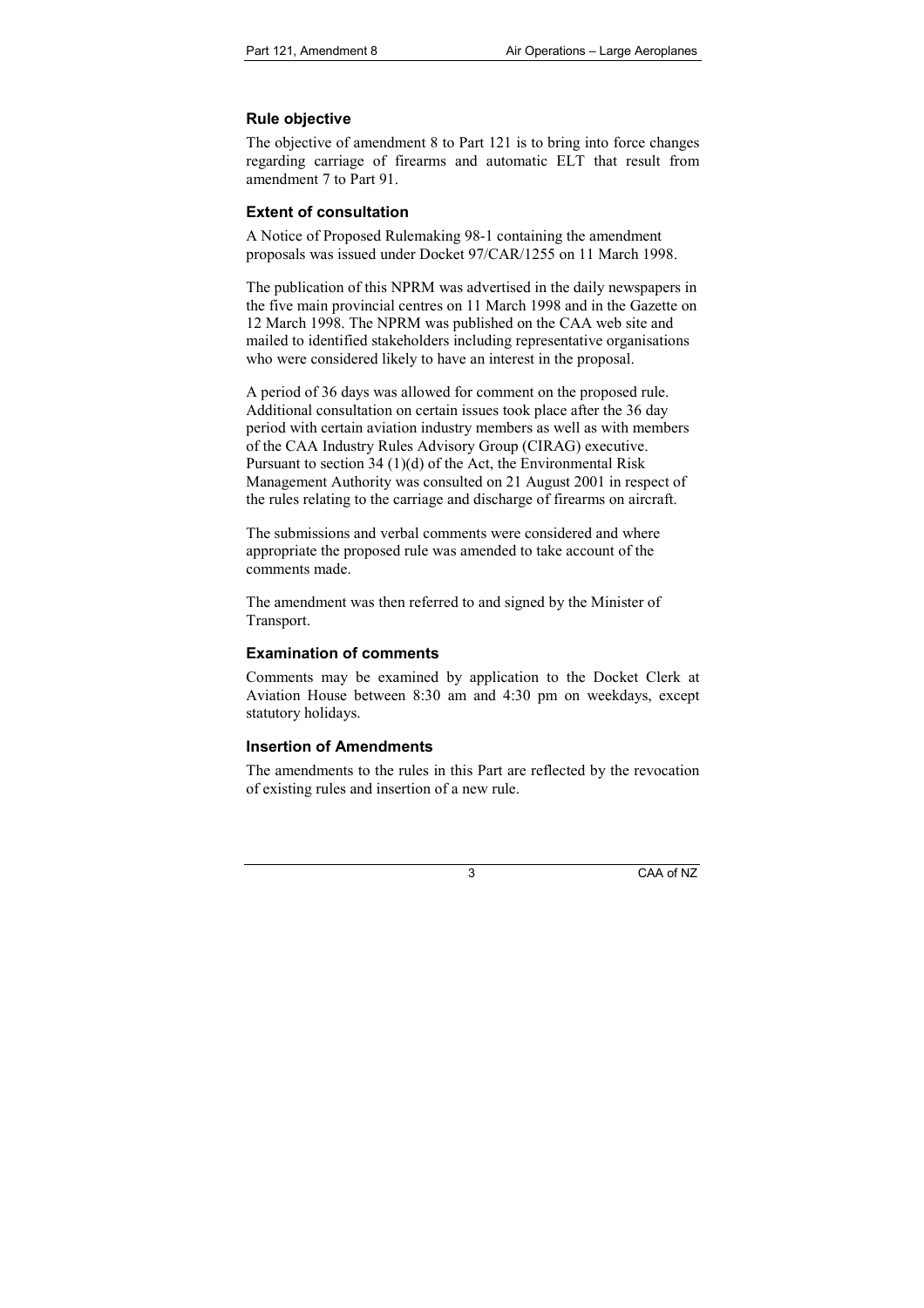#### **Effective date of rule**

Part 121, Amendment 8 comes into force on 1 July 2002.

# **Availability of rules**

Civil Aviation Rules are available from–

CAA web site: http://www.caa.govt.nz/ Freephone: 0800 GET RULES (0800 438 785)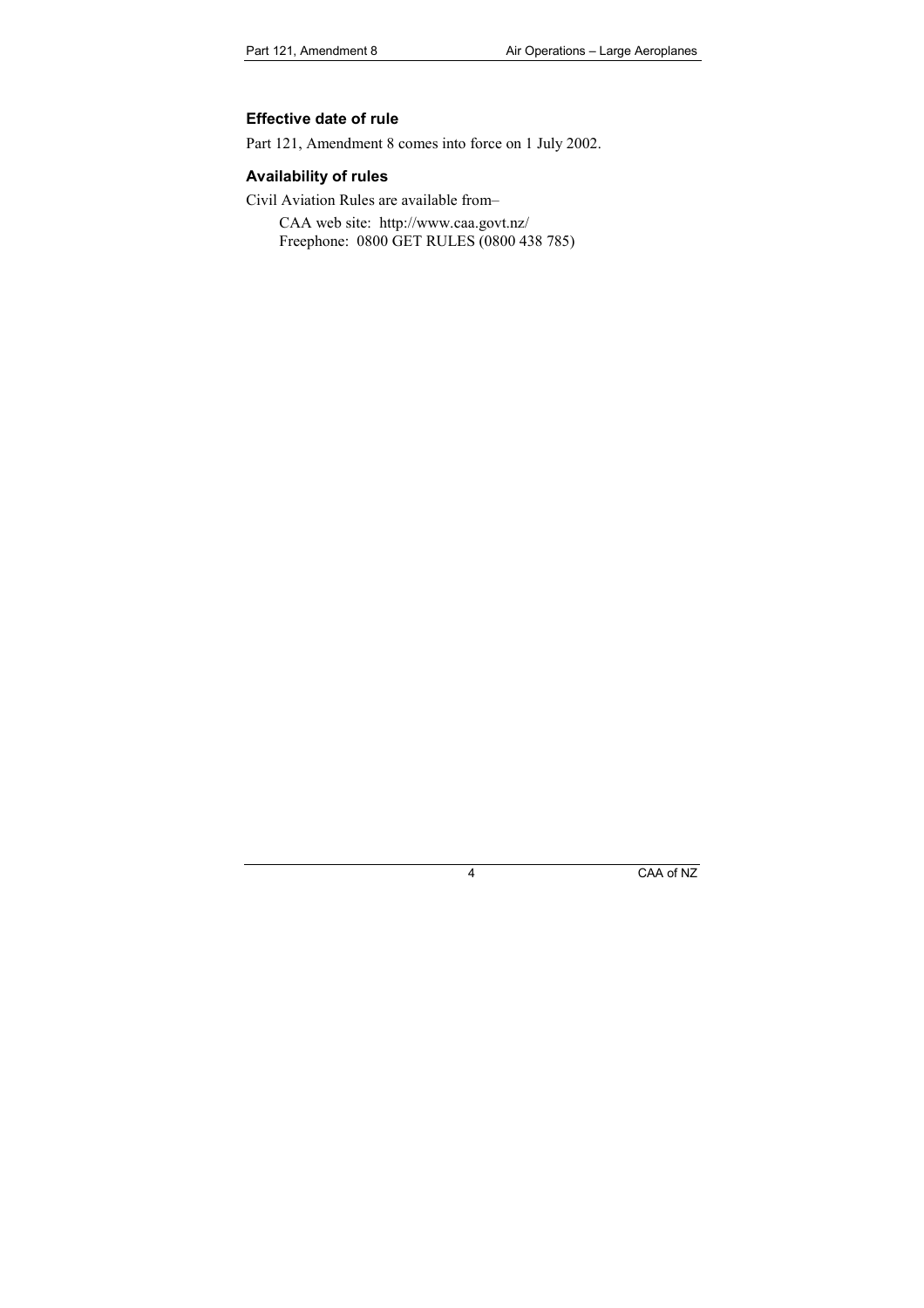# **Part 121 Amendments**

**121.13 Carriage of firearms** *is revoked as the requirements are now covered by the amendment to 91.9.*

#### **121.353 General** *is revoked and replaced by the following:*

#### **121.353 General**

(a) A holder of an air operator certificate must ensure that an air transport operation does not commence unless—

- (1) the aeroplane is equipped—
	- (i) subject to paragraph (b), with the type of instruments and equipment required by Part 91 and this Subpart; and
	- (ii) with the number of instruments and equipment to ensure that the failure of any independent system required for either communication or navigation purposes, or both, will not result in the inability to communicate and navigate safely as required for the route being flown; and
- (2) the instruments and equipment installed in the aeroplane comply with the specifications and airworthiness design standards listed in—
	- (i) Appendix B to this Part; or
	- (ii) Appendix C to Part 21; or
	- (iii) Part 26; or
	- (iv) alternative specifications or standards acceptable to the Director: and
- (3) the instruments and equipment have been installed in accordance with the aeroplane manufacturer's instructions or other instructions acceptable to the Director; and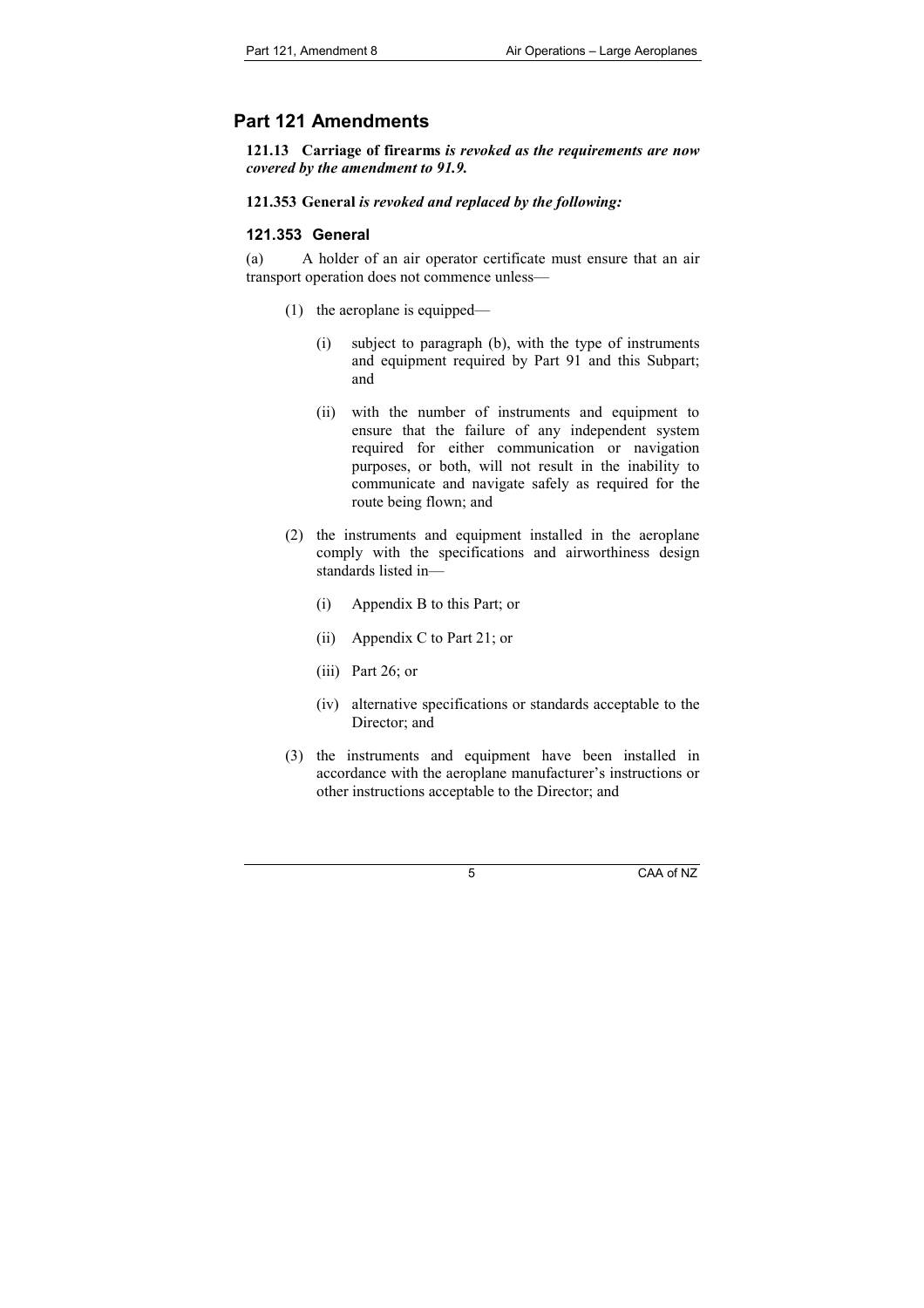(4) except as may be provided by a MEL approved under 91.539 for use for that aeroplane, the instruments and equipment installed in the aeroplane are in operable condition.

(b) Aircraft being operated under this Part conducting regular air transport operations to and from countries outside New Zealand are not required to comply with 91.529(a) regarding an automatic ELT.